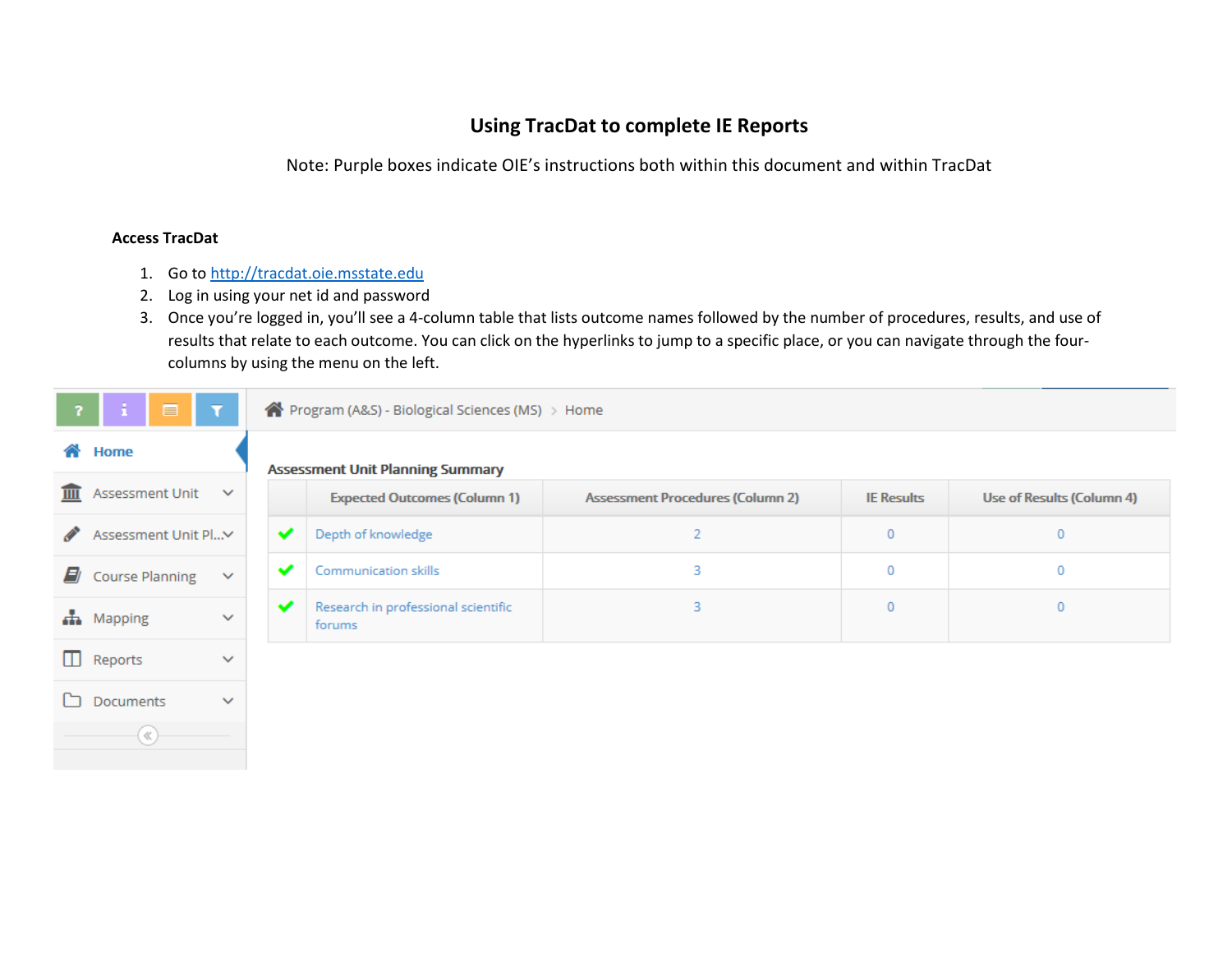## **Update Column 1: Outcomes**

- 1. From the menu on the left, click on "Assessment Unit Plan," then select "IE Unit Plan" from the accordion menu.
- 2. Your screen will show initially the outcomes in column 1 associated with your unit's plan. If the outcomes menu happens to be collapsed initially, then click the black triangle to reveal content.

| 目                                            | Program (A&S) - Biological Sciences (MS) > Assessment Unit Planning > IE Unit Plan                                                                              | Add new outcomes         |
|----------------------------------------------|-----------------------------------------------------------------------------------------------------------------------------------------------------------------|--------------------------|
| ∧<br>Home                                    | <b>Expected Outcomes (Column 1)</b><br>$\circledcirc$<br>▼                                                                                                      |                          |
| Assessment Unit<br>皿<br>$\checkmark$         | Depth of knowledge Students will demonstrate a depth of knowledge in their specific area of the Biological Sciences in<br>a public forum. (Currently Assessing) | ぴ钓白                      |
| <b>Assessment Unit Pl.y</b>                  | Communication skills Students will display clear development of oral communication skills. (Currently Assessing)<br>Þ.                                          | ぴ钓白                      |
| Annual Updates<br>IE Unit Plan               | Research in professional scientific forums Students will disseminate their original research in professional scientific<br>forums. (Currently Assessing)<br>O   | ぴ钓白                      |
| <b>IE Results</b>                            |                                                                                                                                                                 | Modify existing outcomes |
| <b>Course Planning</b><br>E1<br>$\checkmark$ |                                                                                                                                                                 |                          |
| Mapping<br>Æ.<br>$\checkmark$                |                                                                                                                                                                 |                          |
| Reports<br>$\checkmark$                      | Click the triangle to reveal<br>outcomes if they are hidden                                                                                                     |                          |

3. Add more outcomes by clicking the  $\overline{a}$  at the top right side of the screen.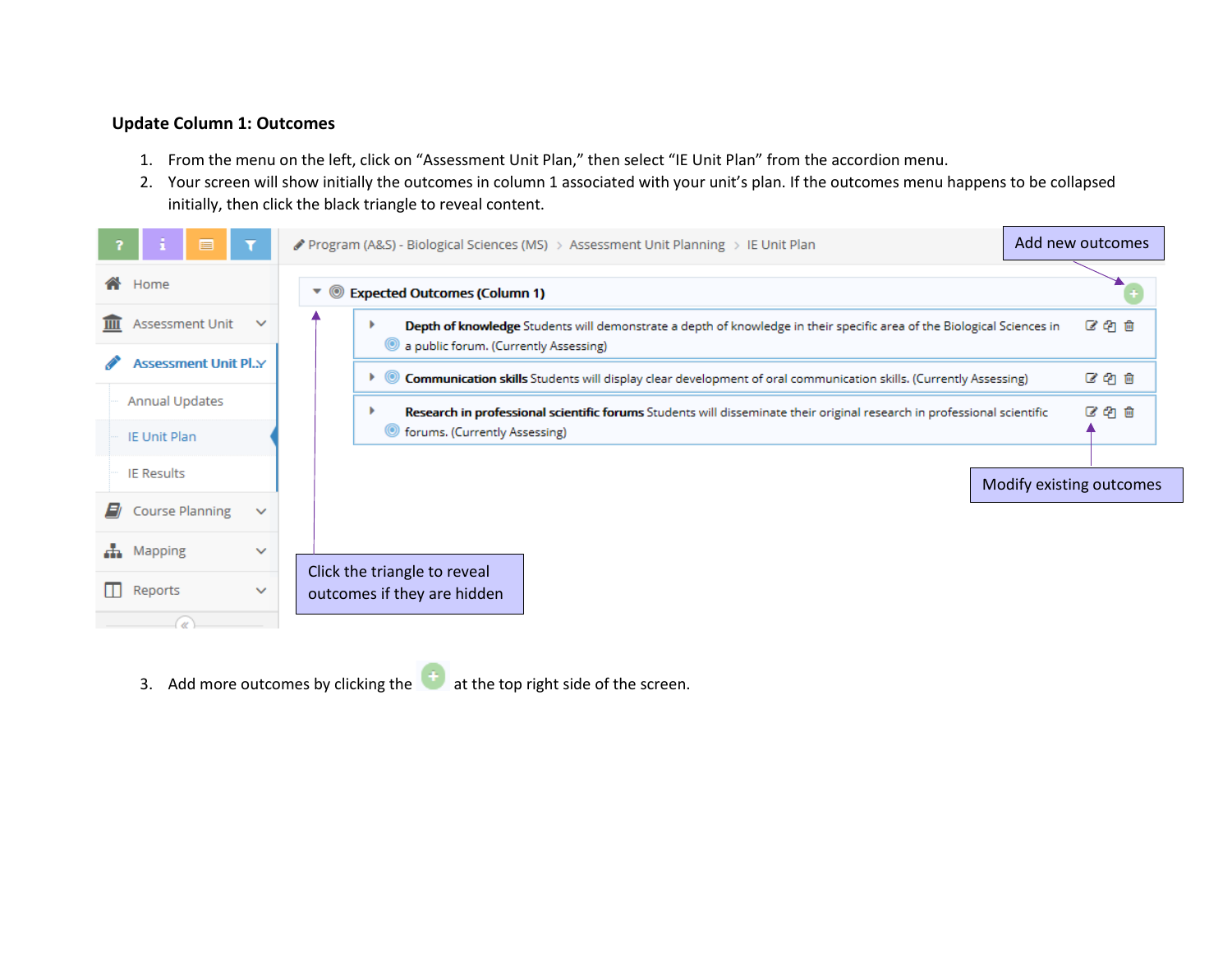# 4. To edit the wording of your outcomes, click the

| ч.<br>≡                                                                     | TO Edit the Wording Or your Outcomes, Click the                                                    | of Program (A&S) - Biological Sciences (MS) > Assessment Unit Planning > IE Unit Plan > Edit Expected Outcome (Colu    |                                              |                                                                                     | Return to the<br>main menu                    |
|-----------------------------------------------------------------------------|----------------------------------------------------------------------------------------------------|------------------------------------------------------------------------------------------------------------------------|----------------------------------------------|-------------------------------------------------------------------------------------|-----------------------------------------------|
| Home                                                                        |                                                                                                    |                                                                                                                        |                                              | <b>A</b> Save                                                                       | $\bigwedge$ Return<br>$\overline{\mathbf{v}}$ |
| <b>Assessment Unit</b><br>皿<br>$\checkmark$<br><b>Assessment Unit Pl.</b> Y | * Expected Outcome (Column1)<br>Name                                                               | Depth of knowledge                                                                                                     |                                              |                                                                                     |                                               |
| <b>Annual Updates</b>                                                       | *<br><b>Expected Outcome (Column1)</b>                                                             | Students will demonstrate a depth of knowledge in their specific area of the Biological<br>Sciences in a public forum. |                                              |                                                                                     |                                               |
| IE Unit Plan<br><b>IE Results</b>                                           | Outcome Status<br>Outcome Type(s)                                                                  | Currently Assessing <<br><b>Student Learning *</b>                                                                     | 3                                            | Select "Not Currently<br>Assessing" if you want to<br>continue to collect data, but |                                               |
| <b>Course Planning</b><br>F)<br>$\checkmark$                                | <b>Start Date</b>                                                                                  | C<br>07/01/2013                                                                                                        |                                              | don't want the outcome to<br>appear on your IE report.                              |                                               |
| Ж.<br>Mapping<br>$\checkmark$                                               | <b>End Date</b>                                                                                    | 3                                                                                                                      | Click to review OIE's<br>embedded help boxes |                                                                                     |                                               |
| m<br>Reports<br>$\checkmark$<br>u                                           | Leave the End Date blank if<br>you intend on collecting<br>multiple years of data<br>(recommended) |                                                                                                                        |                                              |                                                                                     |                                               |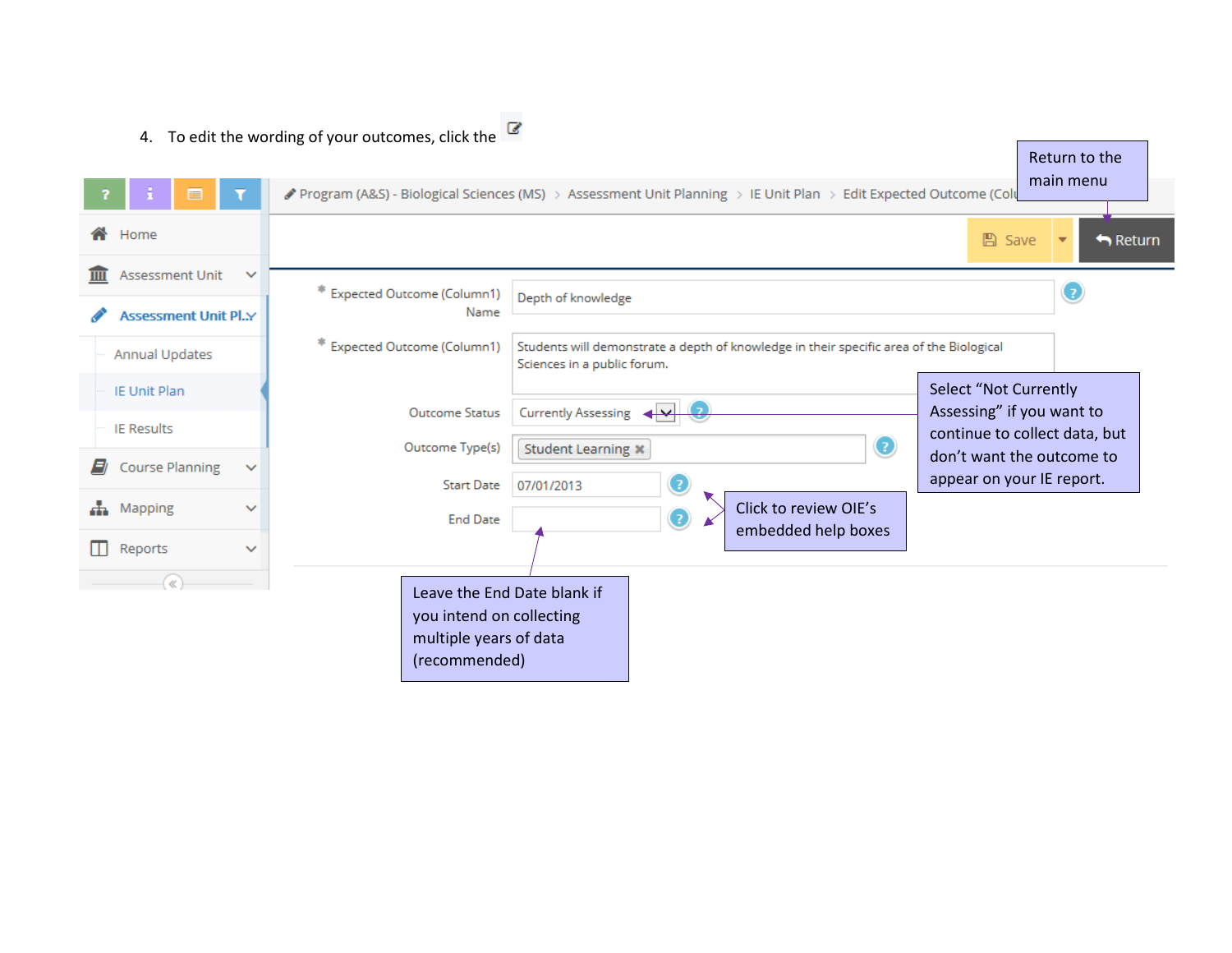#### **Update Column 2: Assessment Procedures** (detailed instructions provided on page 9)

1. Expand the Outcomes by clicking the black arrow to reveal the associated assessment procedures and criteria for success.

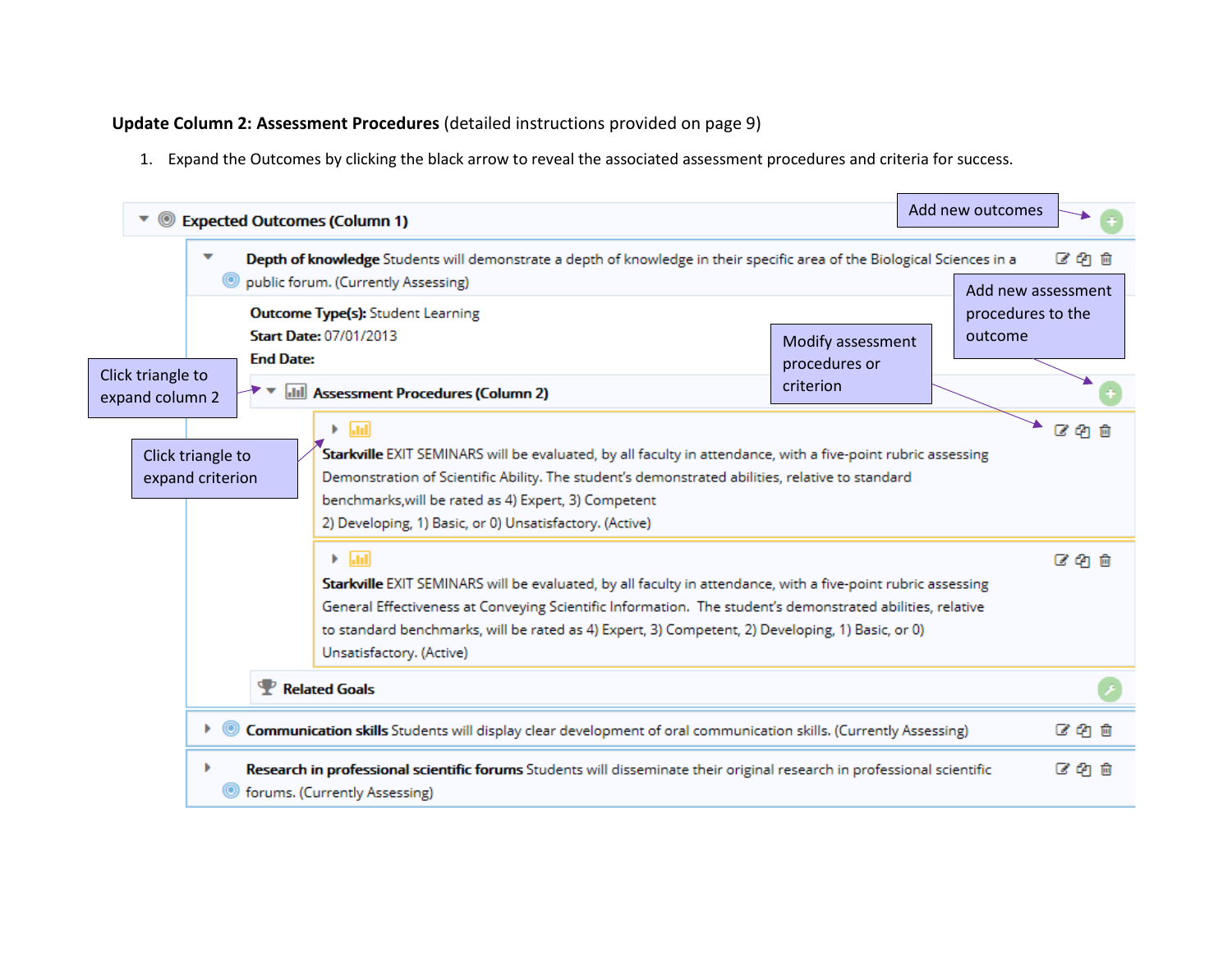## **Update Column 3: Results** (detailed instructions provided on page 10)

- 1. From the navigation menu on the left, select "Assessment Unit Plan," then "IE Results"
- 2. The initial screen will show all of the outcomes associated with the plan. You cannot edit outcomes from this screen. Click the triangles to reveal more content to get to the IE Results section.
- 3. Unlike columns 1 and 2, you always need to add new results for every academic year. Each year's result will be stacked on top of each other in reverse chronological order.
- 4. Notice that you can upload relevant documents to these results (e.g., a summary of the survey data or an external report)

|   | Home                                              | $\mathbb{C}^2$                                                                                                                                                                                                                                                                                                                                                                                                  | Add new results                |
|---|---------------------------------------------------|-----------------------------------------------------------------------------------------------------------------------------------------------------------------------------------------------------------------------------------------------------------------------------------------------------------------------------------------------------------------------------------------------------------------|--------------------------------|
| Ш | <b>Assessment Unit</b><br>$\checkmark$            | 4 Depth of knowledge Students will demonstrate a depth of knowledge in their specific area of the Biological Sciences in a public forum.                                                                                                                                                                                                                                                                        |                                |
|   | <b>Assessment Unit Pl.y</b><br>Annual Updates     | Starkville EXIT SEMINARS will be evaluated, by all faculty in attendance, with a five-point rubric assessing<br>Demonstration of Scientific Ability. The student's demonstrated abilities, relative to standard benchmarks,will be rated<br>as 4) Expert, 3) Competent<br>[ili] 2) Developing, 1) Basic, or 0) Unsatisfactory.<br>Criterion (Column 2) At least 50% of M.S. graduates will score 2.5 or higher. |                                |
|   | <b>IF Unit Plan</b><br><b>IE Results</b>          | 123<br>2013 - 2014<br>No-Criterion Not Met<br>The mean score for this criterion was 2.2, with only two of five students (40%) scoring 2.5 or higher. The range of                                                                                                                                                                                                                                               | 07/31/2014<br>☞ ⋒              |
| ÷ | <b>Course Planning</b><br>Mapping<br>$\checkmark$ | scores for the five students for whom data were available was 0.6 to 2.9.<br>These scores were based on responses from six to eight faculty evaluators.<br>add to the correct year.                                                                                                                                                                                                                             | Add use of results: Be sure to |
|   | Reports<br>$\checkmark$                           | Use of Results (Column 4)<br><b>Related Documents</b>                                                                                                                                                                                                                                                                                                                                                           | Add associated                 |
|   | <b>Documents</b><br>$\checkmark$                  | <b>Related IE Results</b>                                                                                                                                                                                                                                                                                                                                                                                       | documents                      |
|   | Click triangle to<br>expand column 2              | Starkville EXIT SEMINARS will be evaluated, by all faculty in attendance, with a five-point rubric assessing General<br>Effectiveness at Conveying Scientific Information. The student's demonstrated abilities, relative to standard<br>Lill benchmarks, will be rated as 4) Expert, 3) Competent, 2) Developing, 1) Basic, or 0) Unsatisfactory.                                                              |                                |
|   | Click triangle to<br>expand IE results            | $\rightarrow$ $\frac{3}{2}$<br>Communication skills Students will display clear development of oral communication skills.                                                                                                                                                                                                                                                                                       |                                |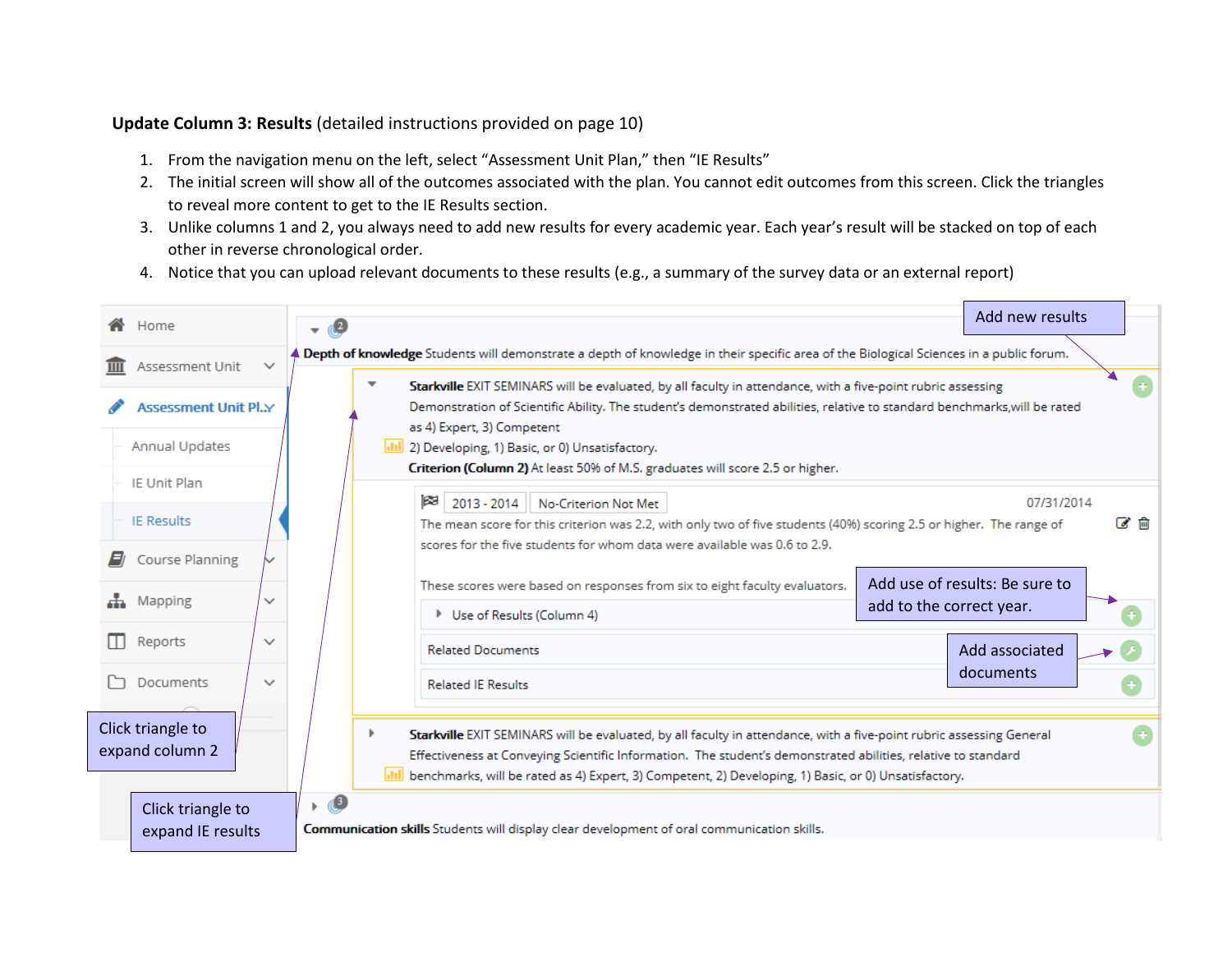#### **Column 4: Use of Results** (detailed instructions provided on page 10)

- 1. This column is the most misunderstood part of the assessment process. Enter what accomplishments you made, what successes you've achieved as a result of your assessment efforts. These successes could be a reflection over the past year or past several years; they could be specific to the intended outcome or procedure, or they could be more general comments about the overall program. All responses should be in past or present tense.
- 2. You cannot add the use of results until the results have been entered for the chosen academic year.

|   | Home                                                 | ۰ | $\mathbb{C}^2$                                                                                                                                                                                                                                                                                                                                                                                                                                   |
|---|------------------------------------------------------|---|--------------------------------------------------------------------------------------------------------------------------------------------------------------------------------------------------------------------------------------------------------------------------------------------------------------------------------------------------------------------------------------------------------------------------------------------------|
| 皿 | <b>Assessment Unit</b>                               |   | Depth of knowledge Students will demonstrate a depth of knowledge in their specific area of the Biological Sciences in a public forum.                                                                                                                                                                                                                                                                                                           |
|   | <b>Assessment Unit Pl.y</b><br><b>Annual Updates</b> |   | ▼<br>Starkville EXIT SEMINARS will be evaluated, by all faculty in attendance, with a five-point rubric assessing<br>Demonstration of Scientific Ability. The student's demonstrated abilities, relative to standard benchmarks,will be rated<br>as 4) Expert, 3) Competent<br>2) Developing, 1) Basic, or 0) Unsatisfactory.<br>Criterion (Column 2) At least 50% of M.S. graduates will score 2.5 or higher.                                   |
|   | IF Unit Plan                                         |   | pu<br>2013 - 2014<br>No-Criterion Not Met<br>07/31/2014                                                                                                                                                                                                                                                                                                                                                                                          |
|   | <b>IE Results</b>                                    |   | ぴ 面<br>The mean score for this criterion was 2.2, with only two of five students (40%) scoring 2.5 or higher. The range of                                                                                                                                                                                                                                                                                                                       |
|   | <b>Course Planning</b>                               |   | scores for the five students for whom data were available was 0.6 to 2.9.                                                                                                                                                                                                                                                                                                                                                                        |
|   | <b>A</b> Mapping                                     |   | These scores were based on responses from six to eight faculty evaluators.<br>Add use of results: Be sure to<br>Use of Results (Column 4)<br>add to the correct year.                                                                                                                                                                                                                                                                            |
|   | Reports                                              |   | <b>Related Documents</b>                                                                                                                                                                                                                                                                                                                                                                                                                         |
|   | <b>Documents</b>                                     |   | <b>Related IE Results</b>                                                                                                                                                                                                                                                                                                                                                                                                                        |
|   | (≪)                                                  |   | Starkville EXIT SEMINARS will be evaluated, by all faculty in attendance, with a five-point rubric assessing General<br>٠<br>Effectiveness at Conveying Scientific Information. The student's demonstrated abilities, relative to standard<br>benchmarks, will be rated as 4) Expert, 3) Competent, 2) Developing, 1) Basic, or 0) Unsatisfactory.<br>Communication skills Students will display clear development of oral communication skills. |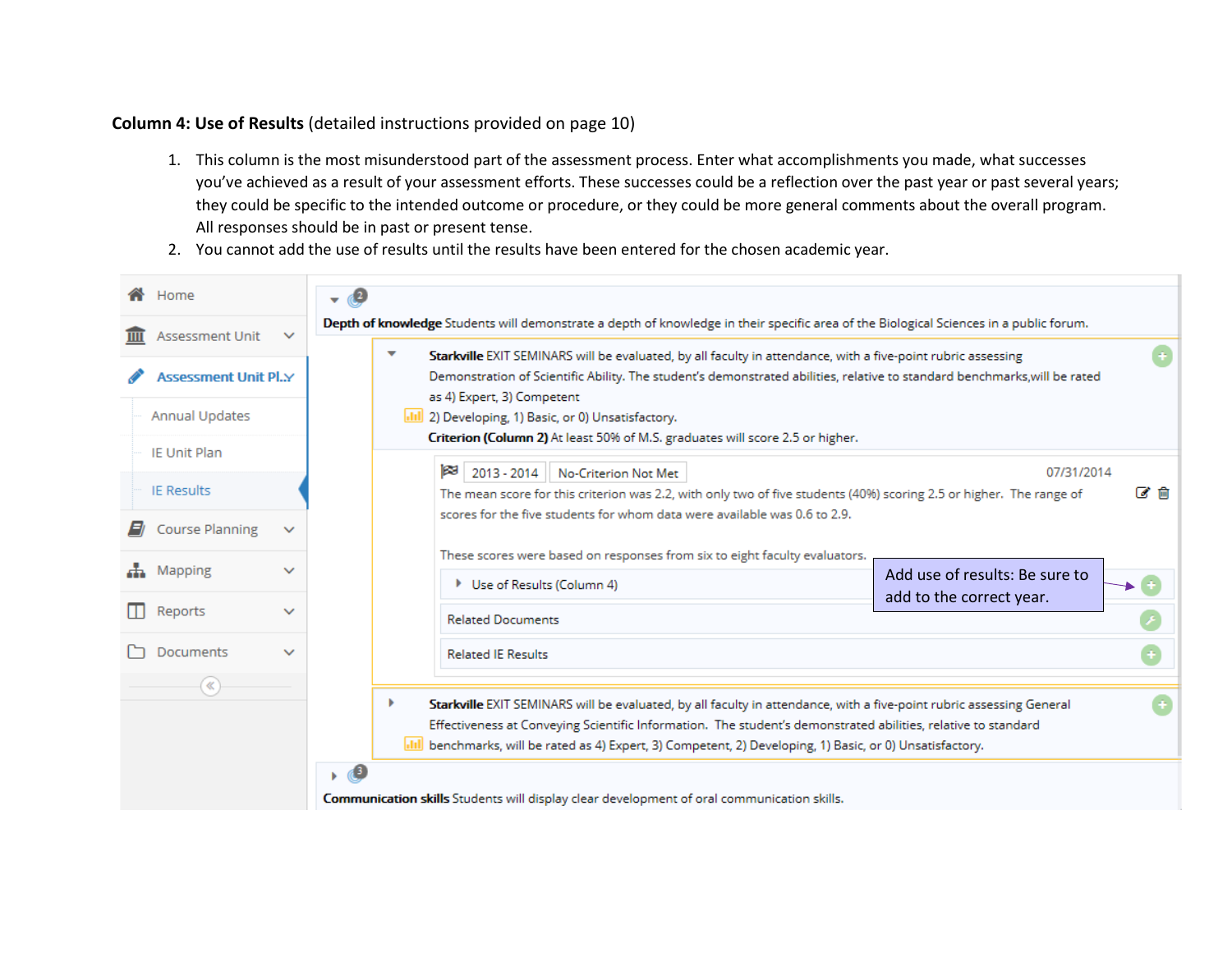## **Change Mission or other General Information**

- 1. From the menu on the left, click on "Assessment Unit" and select "General Information"
- 2. Edit the screen by clicking on the

| ▤                                                    | $\hat{m}$ Program (A&S) - Biological Sciences (MS) > Assessment Unit > General Information<br>Edit general                                                                                                                                                                                                                                           |
|------------------------------------------------------|------------------------------------------------------------------------------------------------------------------------------------------------------------------------------------------------------------------------------------------------------------------------------------------------------------------------------------------------------|
| Home                                                 | information<br>$\overline{a}$<br>Program (A&S) - Biological Sciences (MS)<br>Ш                                                                                                                                                                                                                                                                       |
| <b>Assessment Unit</b><br><b>General Information</b> | Unit Mission Statement: The primary mission of the Department of Biological Sciences is to provide students pursuing the<br>study of, and planning a career in any of the major subdisciplines of biology, a broad academic base, and nucleus of basic<br>courses                                                                                    |
| Assignments                                          | that present fundamental principles and advanced courses that delve into unifying concepts, philosophies, and current<br>advances in the various organizational levels characterizing the numerous subfields of the biological sciences.                                                                                                             |
| Personnel                                            | IE Plan Point of Contact: Gary Ervin, gervin@biology.msstate.edu, 662.325.1203<br>IE Plan Participants: Gary Ervin, Donna Gordon, Mark Welch, Dwayne Wise, Biological Sciences Faculty                                                                                                                                                               |
| Assessment Unit Pl                                   | <b>History of Previous Program/Unit Name:</b>                                                                                                                                                                                                                                                                                                        |
| <b>Course Planning</b><br>$\checkmark$               | <b>Unit Type:</b> Academic Program                                                                                                                                                                                                                                                                                                                   |
| Mapping<br>$\checkmark$                              | Univ. Mission Linkage-Access & Opportunity: Mississippi State University is a public, land-grant university whose mission is to<br>provide access and opportunity to students from all sectors of the state's diverse population, as well as from other states and<br>countries, and to offer excellent programs of teaching, research, and service. |
| Reports<br>$\checkmark$                              | Univ. Mission Linkage-Academic Programs: Enhancing its historic strengths in agriculture, natural resources, engineering,                                                                                                                                                                                                                            |
| <b>Documents</b><br>$\checkmark$                     | mathematics, and natural and physical sciences, Mississippi State offers a comprehensive range of undergraduate and<br>graduate programs; these include architecture, the fine arts, business, education, the humanities, the social and behavioral                                                                                                  |
| $(\ll)$                                              | sciences, and veterinary medicine.<br>Univ. Mission Linkage-Research/Econ. Dev.:                                                                                                                                                                                                                                                                     |
|                                                      | Univ. Mission Linkage-Outreach/Service & Dist. Ed.:                                                                                                                                                                                                                                                                                                  |
|                                                      | Univ. Mission Linkage-Diversity/Leadership/Service:                                                                                                                                                                                                                                                                                                  |
|                                                      | State of Excellence-Goal 1: Foster Teaching and Learning                                                                                                                                                                                                                                                                                             |
|                                                      | State of Excellence-Goal 2: Promote Research and Creativity                                                                                                                                                                                                                                                                                          |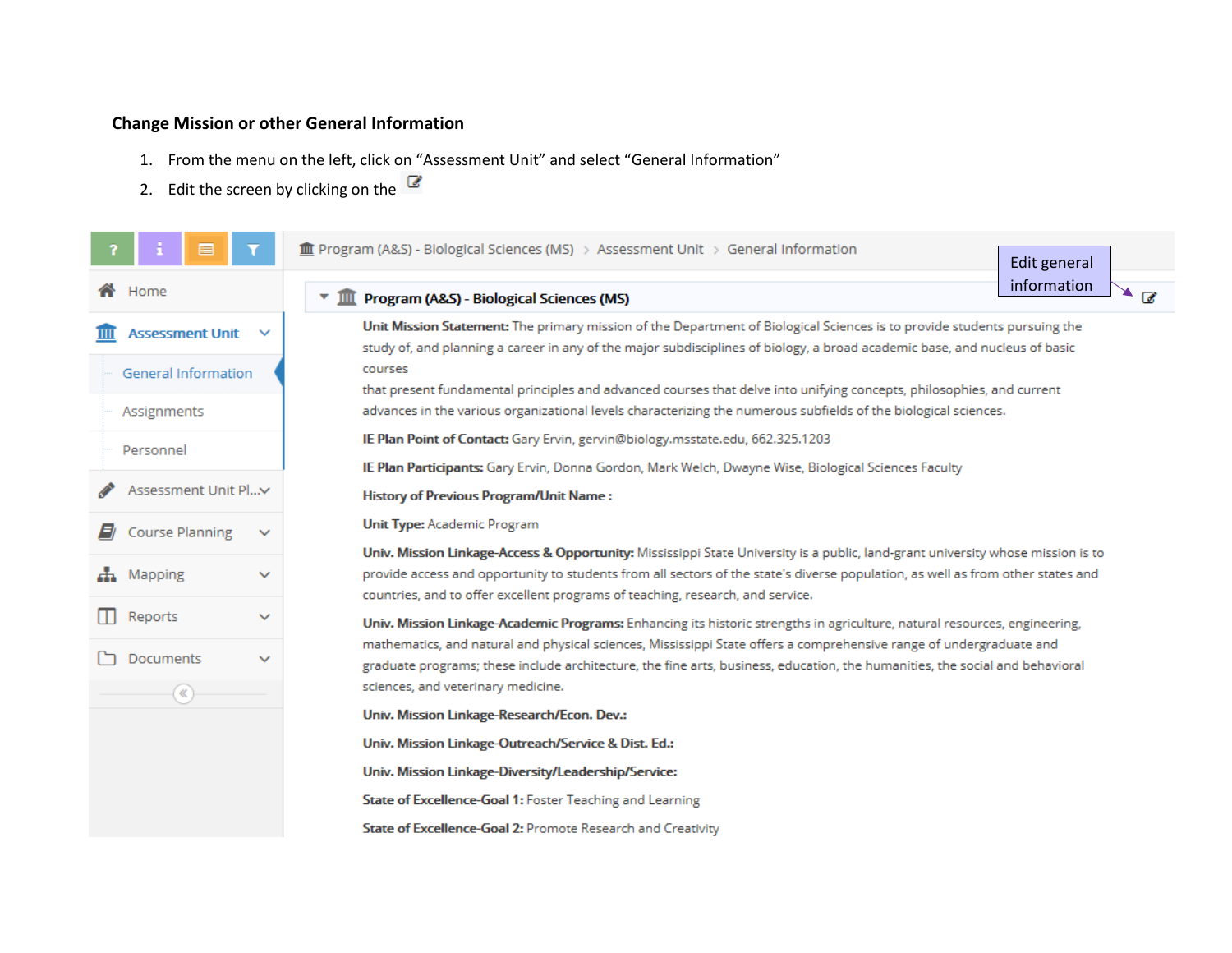#### **Document Repository**

- 1. From the menu on the left, click "Documents" and select "Document Repository."
- 2. Each year, OIE will take a snap shot of the IE report and save it in the Document Repository. All prior IE reports are also saved here dating back to 2008-2009, or depending on when the unit first developed an IE report.
- 3. Any associated documents are also stored here, such as the IE Committee Feedback Report and any Exit Surveys.
- 4. Click on the triangles to display the contents of the folder.
- 5. You can also add more documents to these folders if you'd like and associate them to different parts of the IE report.

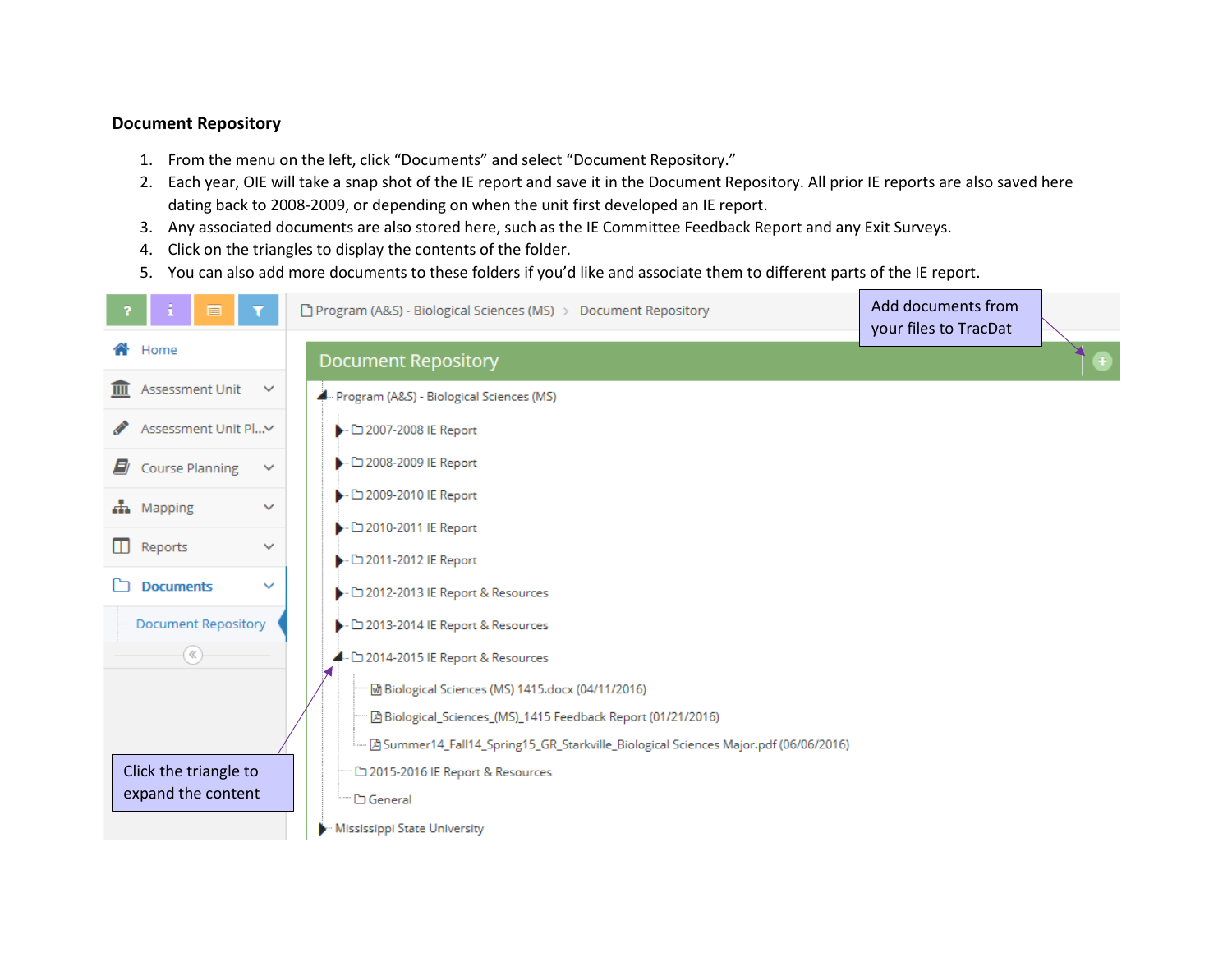#### **Annual Updates**

Sometimes, units would like to provide more context to their IE reports (e.g., Only three students were enrolled in this academic year) or would like to reflect on some overall program improvements or accomplishments that may not relate to any particular outcome. This area is not required, but is available if you choose to use it and will print on the final report.

- 1. In Assessment Unit Planning menu, select Annual Updates
- 2. Click the green plus sign to add content



3. In the screen that appears after you've clicked the green plus sign, select the academic year where you'd like this content to be added, as well as any information related to Context or Overall improvements or accomplishments.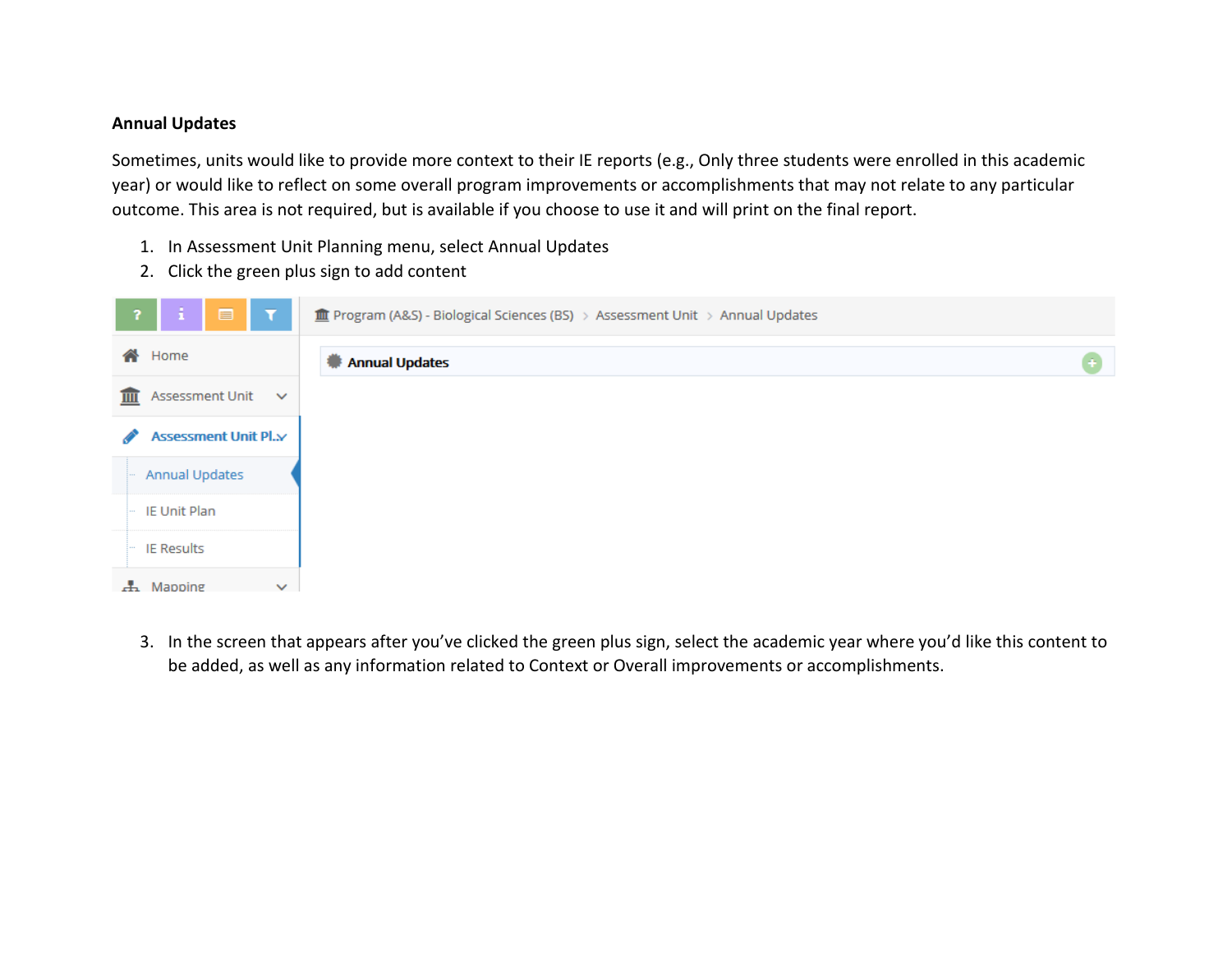## **Mississippi State University, Office of Institutional Effectiveness**

## **Detailed TracDat guide**

## **Logging into TracDat**

- Go to<https://tracdat.oie.msstate.edu/tracdat/>
- Use your MSState user name and password to log in

### **Assessment Unit**



| Account Login |                      |
|---------------|----------------------|
| Username      |                      |
| Password      |                      |
|               | Q <sub>k</sub> Login |

General Information

- Ensure that your mission statement is up to date
- Make changes to IE Plan Point of Contact and IE Plan Participants as needed

## IE Unit Plan

The IE Unit plan is Columns 1 and 2.

- To add a new expected outcome, click
	- o Name the new expected outcome (Should be a brief description of the Expected Outcome)
	- o Enter in the new expected outcome
	- o Select "currently assessing" for the Outcome Status
	- o Select the Outcome Type (NOTE: Not everyone will have all 3 options)
		- **Process- Short term activities that lead to program outcomes**
		- **Program-** Long-term goal to improve the functionality of the unit
		- Student Learning- What you want your students to think, know, or do
	- o Select the Start Date that correlates to the new expected outcome
	- o Leave the End Date blank
	- o Click Save and Return
- To inactivate an old expected outcome, DO NOT DELETE IT!
	- o Click the first of these three buttons  $\leq \oplus \oplus$  (when hovering over it, it will say "Edit") Expected Outcome)
	- o Change the Outcome Status to "No Longer an Outcome"
	- o Click Save and Return
- To add the Assessment Procedures to an Expected Outcome push  $\triangleright$  on the Expected Outcome
	- o To add a new assessment procedure, click
	- $\circ$  Click the  $\bullet$  out beside Assessment Procedures
	- o Select the Assessment Location, this is the location of the unit
	- o Input the Assessment Procedure for the Expected Outcome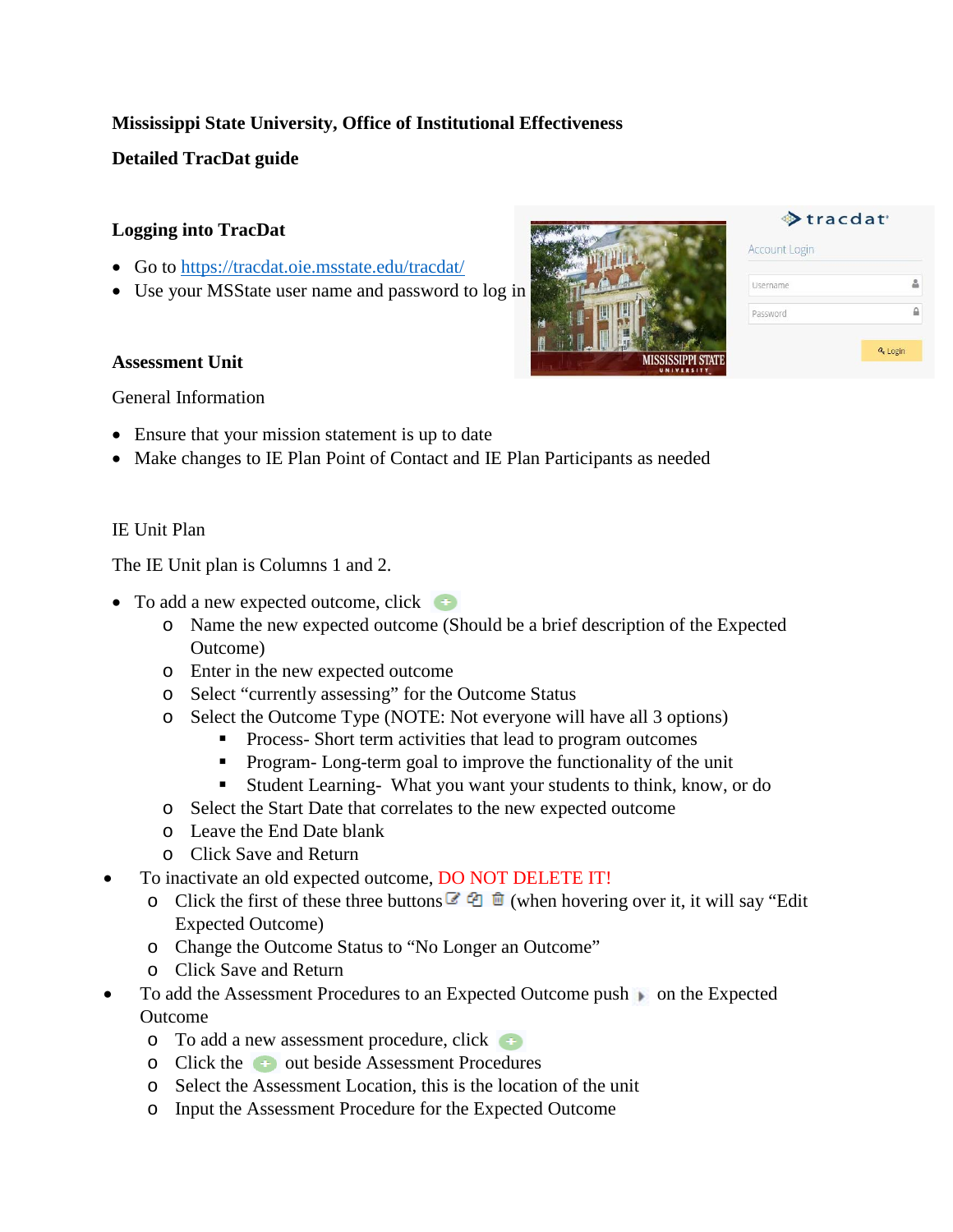- o Input the Criterion on which the Assessment Procedure will be based
- o The Notes for Procedure/ Criterion Modification and Action Steps boxes are optional that allow room for clarifying the procedure/ criterion and room to input what steps are already being taken to complete the rest of this report
- To inactivate an old assessment procedure, DO NOT DELETE IT!
	- o Go to the assessment procedure that needs to be inactivated
	- o Click the first of these three buttons  $\leq$   $\oplus$   $\cong$  (when hovering over it, it will say "Edit") Expected Outcome)
	- o Uncheck the "Active" box at the top
	- o Click Save and Return
- There are two blocks that are new to the IE Process, both are OPTIONAL
	- o Notes for Procedure/ Criterion Modification- use this space to note any changes that were made to the assessment procedure or criterion
	- o Action Steps- use while writing your report to help you know what steps you've already taken or are needed to complete columns 3 and 4.
	- o Click Save and Return

## **IE Results**

The IE Results is for Columns 3 and 4

- To add new assessment results, click next to the appropriate expected outcome
	- o Click the  $\triangle$  next to the appropriate assessment procedure. DO NOT CLICK THE EDIT **BUTTON**
	- o The IE Result Date should be on or before 07/31/YYYY
	- o Enter in your IE Results into the appropriate box
	- o Select the correct year for the assessment results
	- o If you select the incorrect year, the results will NOT show in that year's report
	- o If criterion has not been met, select Criterion Not Met. Otherwise, select Criterion Met.
	- o Click Save and Return
- To add a new use of results, click  $\bullet$  next to the appropriate assessment result
	- o The action date should be on or before 08/31/YYYY
	- o Input the Use of Results which is what actions you took based on the results that were gathered. Future tense is NOT acceptable in this box.
	- o Planning for next year is an optional box that allows for planning for the next year's assessment cycle. Future tense IS acceptable in this box.
	- o Click Save and Return